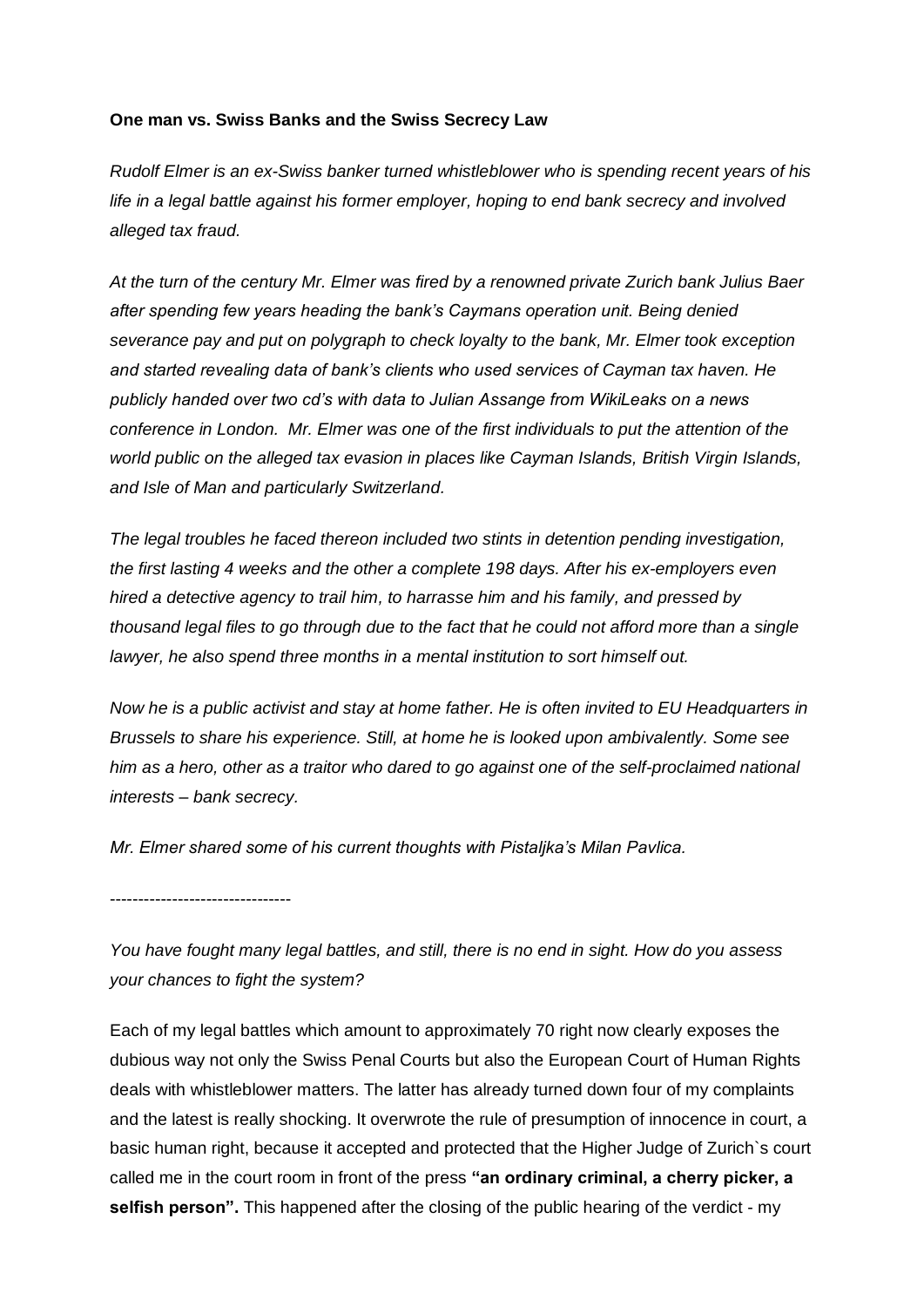acquittal in respect of violation of Swiss Bank Secrecy. He clearly was pissed off, but sorry, the pension insurance agreement which I signed with Bank Julius Baer & Co. AG, Zürich in 1999 did not qualify as a Swiss employment contract. My Cayman contract - which the Prosecution Office clearly kept deliberately out of the court files - was ignored for eleven years and eventually turned out to be the game changer.

Two leading Swiss legal experts produced a second opinion for the judges and clearly stated that the insurance agreement is not an employment contract. Hence, those experts concluded that the Cayman contract represents the true employment situation and more importantly that Swiss Bank Secrecy cannot be applied extra-territorially in my case!

However, the "Swiss Bank Secrecy case" is now pending with the Federal Court of Switzerland for more than 1  $\frac{1}{2}$  years and no final decision has been taken by the federal judges.

It appears to me that the judicial systems in the European Union consistently try to **silence whistleblowers** with whatever they can because there is no interest in law and order in respect to the financial industries. It seems that national interest are well above the law. This exists not only in Switzerland with the Swiss Bank Secrecy, but also in Germany in case of car industry, in the USA in respect of the Snowden and Manning stories etc.

Therefore, my chances are very slim to really win the case, but I have made a lot of noise and it is now a public matter in the sense of that the man in the street might support not only my case, but more importantly, a very strong whistleblower protection law particularly in the private sector. This would be a real victory for me and my case.

## Let's play the "What if" game. What will be the consequences to the Swiss bank system if *you eventually win in court?*

I do not have any chance to win against the Swiss system, really. It clearly protects the competitive advantage of "Swiss Bank Secrecy" and its side effect that Switzerland is such a rich country. It is not only difficult to fight the case in Switzerland, it is also extremely difficult to fight the matter internationally. Switzerland has become one of - if not - **the biggest safe in the world** which protects the financial assets and non-financial assets (e.g. art work, jewelry, yachts, airplanes etc.) of millionaires and multi-national conglomerates.

As you might know Zurich is the place where the headquarters of UBS, Credit Suisse, Julius Baer, Swiss National Bank etc. are domiciled and therefore the true heart of the Swiss Banking Industry. My "attack" on them is clearly an action which reminds me of a Swiss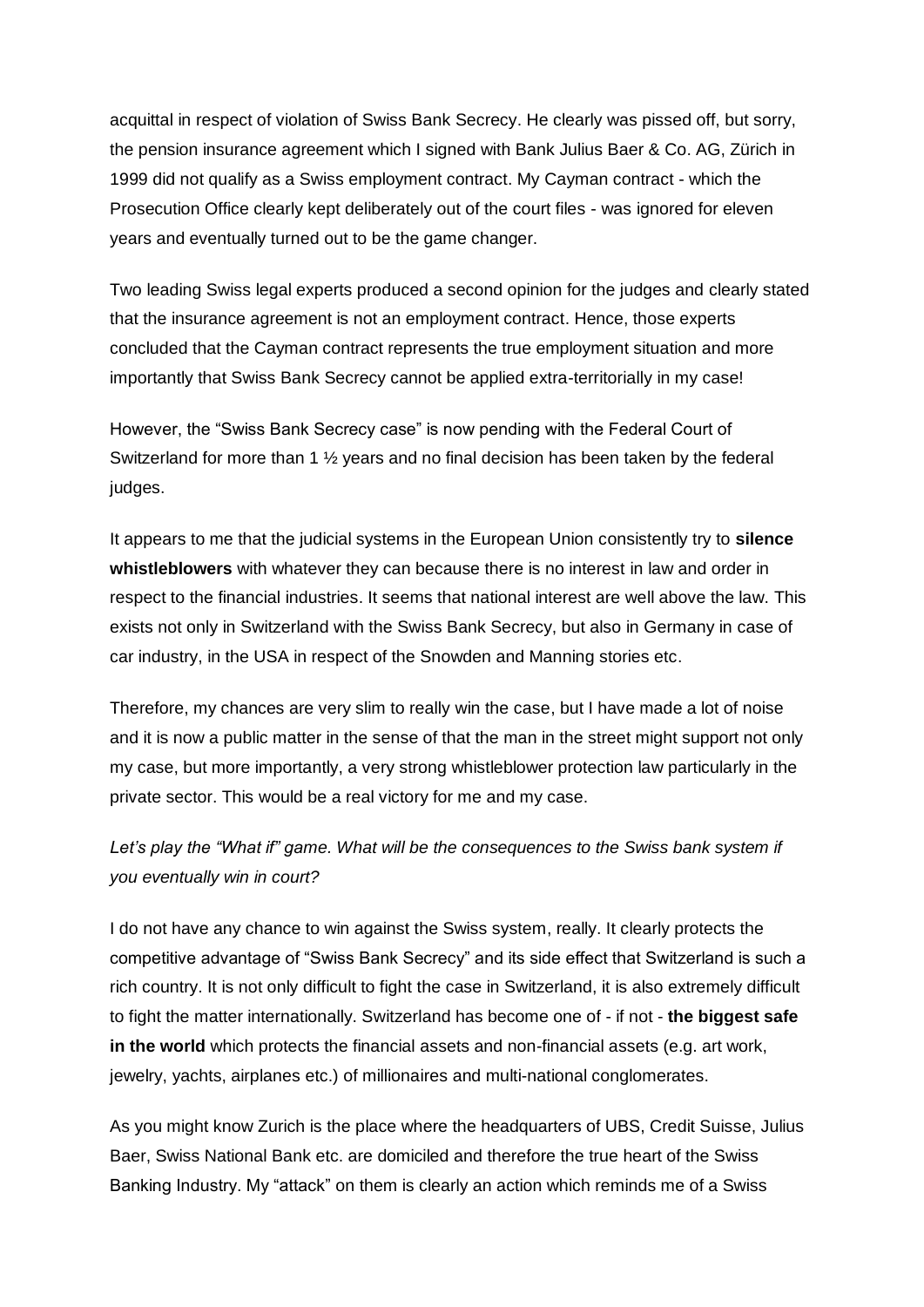legend, soldier "Arnold von Winkelried". In the battle of Sempach (1386), the Swiss fought against the Austrian Habsburg army. According to legend, Winkelried cried in the battle:

*"I will open a passage into the line; protect, dear countrymen and confederates, my wife and children;* 

*He then threw himself upon the Austrian pikes, taking some of them down with his body. This broke up the Austrian front and made an opening through which the Swiss could attack successfully and win the battle."*

I have opened up the battle against the most famous secrecy law in the world which was copied, multiplied and pasted in so many offshore or better secrecy jurisdictions in this world. It is now time that the man in the street gets really involved in this matter and joins me in the battle.

The consequence for the Swiss Banking Industry if Federal judges confirm the ruling of the Higher Court of Zurich in respect of violation of Swiss Bank Secrecy will cause a lot of confusion and uncertainties because Swiss Bank Secrecy would be limited to the territory of Switzerland by the Federal judges of Switzerland.

All the offshore structures (trusts, companies, partnerships, funds etc.) domiciled or set up in the known tax havens holding Swiss bank accounts would lose the protection of Swiss Bank Secrecy, internationally. This could cause a disaster for the Swiss financial industry due to the fact that financial assets held in Switzerland would very likely be moved to other jurisdictions. The crucial element of secrecy might clearly be weakened and limited only to Switzerland based on the legal battle I fight.

Initially, my case appears not a big issue but knowing the modus operandi that the Swiss banks use, the bank accounts, the vouchers, the correspondence are sent for administration and accounting purposes for instance to Cayman, Isle of Man, Delaware, Hong Kong etc. This means that the information would not be protected anymore by the strongest and bestknown secrecy law of the world after having crossed the Swiss boundary. This would be a big drawback for tax evaders, money launderers and other criminals. Consequently, the Swiss Parliament works on a Swiss Trust Law in order to have the trust set up under Swiss law in Switzerland and holding Swiss bank accounts protected by the strengthened Swiss Bank Secrecy law. The maximal penalty for violating the Swiss Bank Secrecy used to be 6 months imprisonment up to 2010. Today, it is up to five years of imprisonment.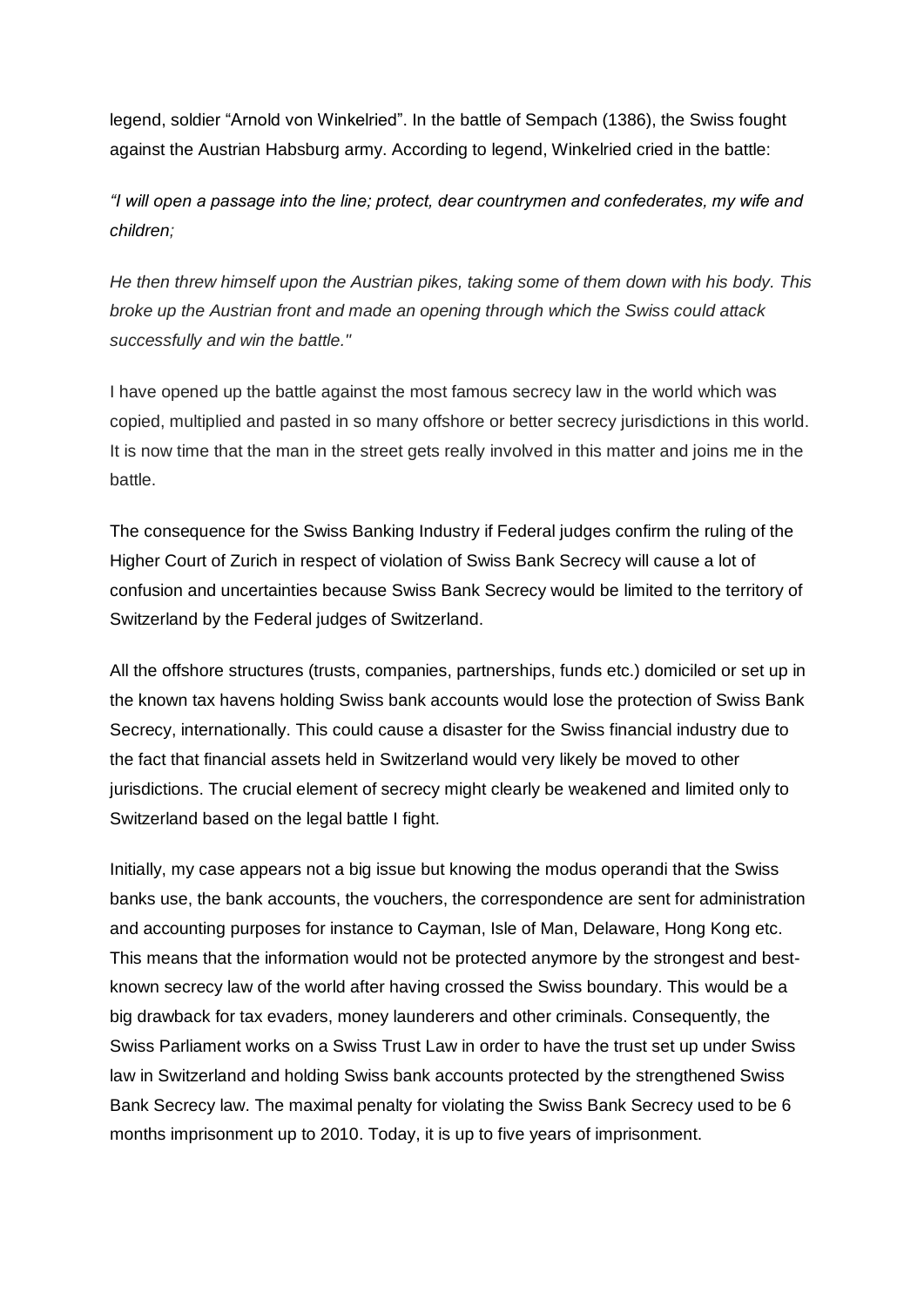This demonstrates that the Swiss Bank Secrecy is still alive and functioning very well. The proof of that is that the capital inflow to Switzerland in 2017 increased tremendously and that in 2018 the inflow continues nicely looking from a Swiss banker`s point of view.

*Switzerland seems to be on the trail of implementing a Whistleblower Protection Act in the private sector. Will you take part in the public debate, if there shall be one?*

This is a real joke, I apologize to be that direct!

Switzerland has been trying to implement a WB law in the private sector since 2003. But any attempt to pass a law has been turned down by the mostly conservative Swiss Parliament. There is a good reasons for that - Switzerland is home to some major industries, and secrecy has been a money-maker. Therefore, unless there is severe international pressure on Switzerland to implement such a law I seriously doubt the Swiss Parliament will proceed with this initiative. It shall surely take years to pass an effective law for WB protection.

I offered several times my services not only to politicians, but also to Swiss NGOs (Human Rights Watch, Transparency International, Amnesty International, etc.). Also, the Swiss Financial Market Supervisory Authority (FINMA) and many others, but no one was really interested in my international expertise or even willing support a campaign.

Therefore, there might be a public debate which I will try to get involved again, but I am not convinced that Switzerland or respectively the conservative Swiss Parliament would walk the talk!

In addition, Swiss courts do have a history to prosecute every whistleblower and make certain that whistleblowers encounter the financial, social and professional deaths as a consequence.

Lastly, I like to mention that I have studied the Serbian WB law and I think it is really effective and a breakthrough in favor of civil society within Europe, because the judicial system is forced to protect and support true whistleblowers. By the way such a law would have no chance in Switzerland these days, because the Swiss legal system is kept deliberately archaic and outdated in this matter in order to have as much room possible to manipulate cases like whistleblowing in favor of its economy.

Finally, I would like to say that Switzerland won against Serbia in the football world championship, but in respect of whistleblowing and whistleblower law the Swiss are well behind Serbia!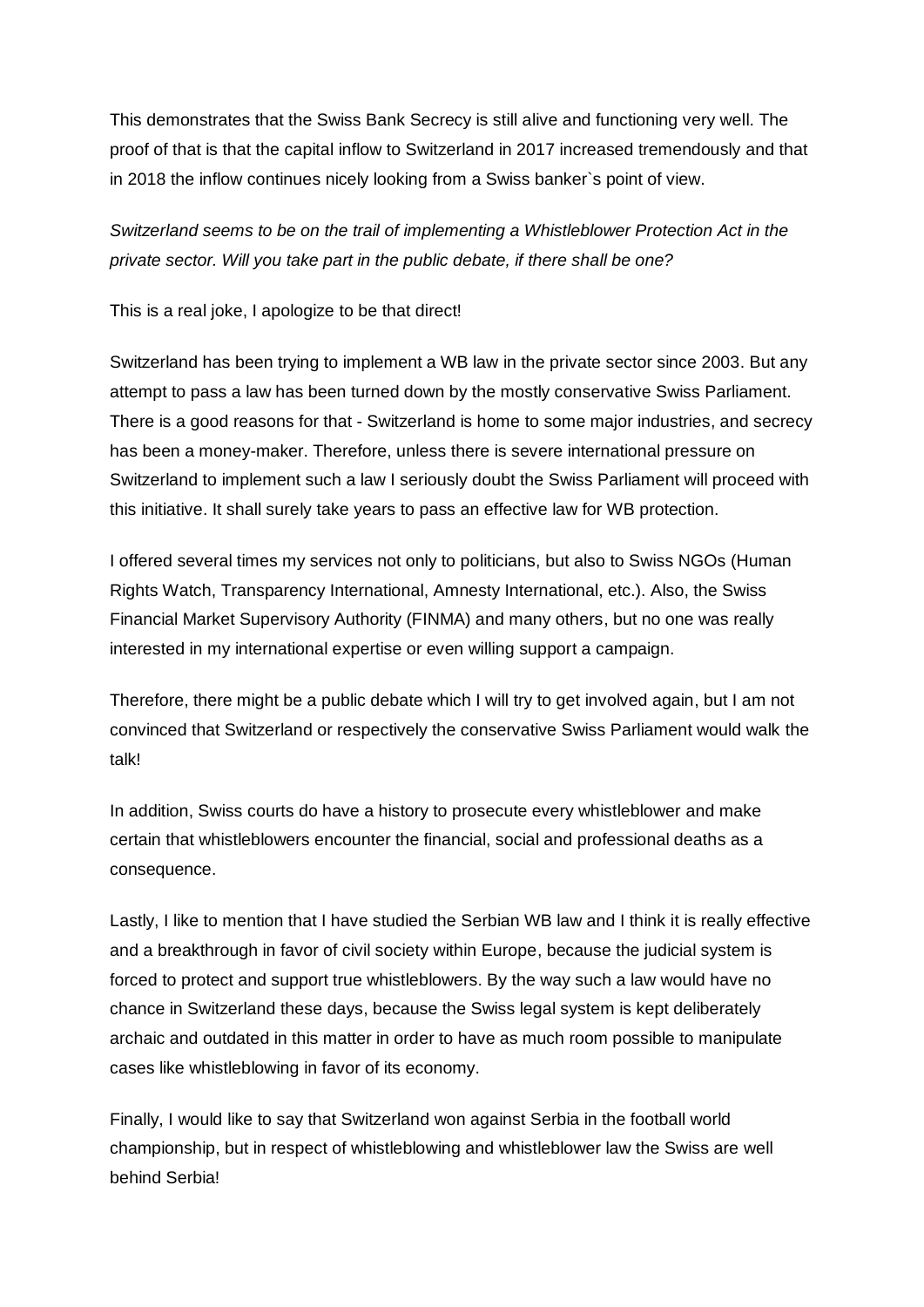Well done Serbia, I only can say!

## *Generally, people in Serbia see Switzerland as a well-organized, rich and orderly country. How does your country look from your perspective?*

I entirely agree that Switzerland is a well-organized, very rich and orderly country. However there is a very dark side to it which happens to be under the surface. Such are the opaque business practices; undermining the laws of other countries by not treating tax evasion as a crime; usage of Swiss Bank Secrecy and foreign special purpose vehicles to set up structures - trusts, companies, partnerships, foundations etc. in other jurisdictions, by delaying or even avoiding international assistance; self-regulation of the Swiss Banking Industry through the Swiss Financial Market Supervisory Authority mainly financed by the big Swiss banks; judges who have to be members of a major Swiss party in order to be even elected and on top of it the judges are forced to contribute to the political party 10–15% of their income; the hidden sponsoring of political parties by rich individuals and multi-national conglomerates etc.

Therefore, the bottom line really is that the country is controlled by rich individuals and multinational conglomerates, directly or indirectly. However, the marketing department of Switzerland is simply brilliant because Switzerland`s reputation is exceptional in this world due to the fact that many scandals do not come to the surface because there are secrecy laws. The investigations by the Prosecution Office against key players usually go nowhere or a deal is made with the culprits to avoid a court trial (95% of criminal cases are closed by a deal between the Prosecution Office and the culprits), and there are also big threats to people who think about bringing the truth to the public. For instance, I was told by Top Management of Julius Baer that if I take the bank to court, Julius Baer will finish me up! They were nearly successful, not only in Switzerland, but also in Mauritius where the bank`s tentacles reached me. I lost my job there from one day to the next.

Consequently, I am not proud to be Swiss after having encountered the dark side of Switzerland. The greed and the methods how Switzerland silences true whistleblowers. It is shocking to see that hardly any criminal banker faces any legal actions in the Swiss society. In other countries such as the USA those bankers would go to prison for decades. In the worst case scenario Swiss bankers are only exposed to a fine, maybe a few months of suspended imprisonment, but that's all.

*Two of the major protagonists in the now famous press conference when you handed over discs with data to WikiLeaks, are both in tough life situations. Julian Assange is still isolated*